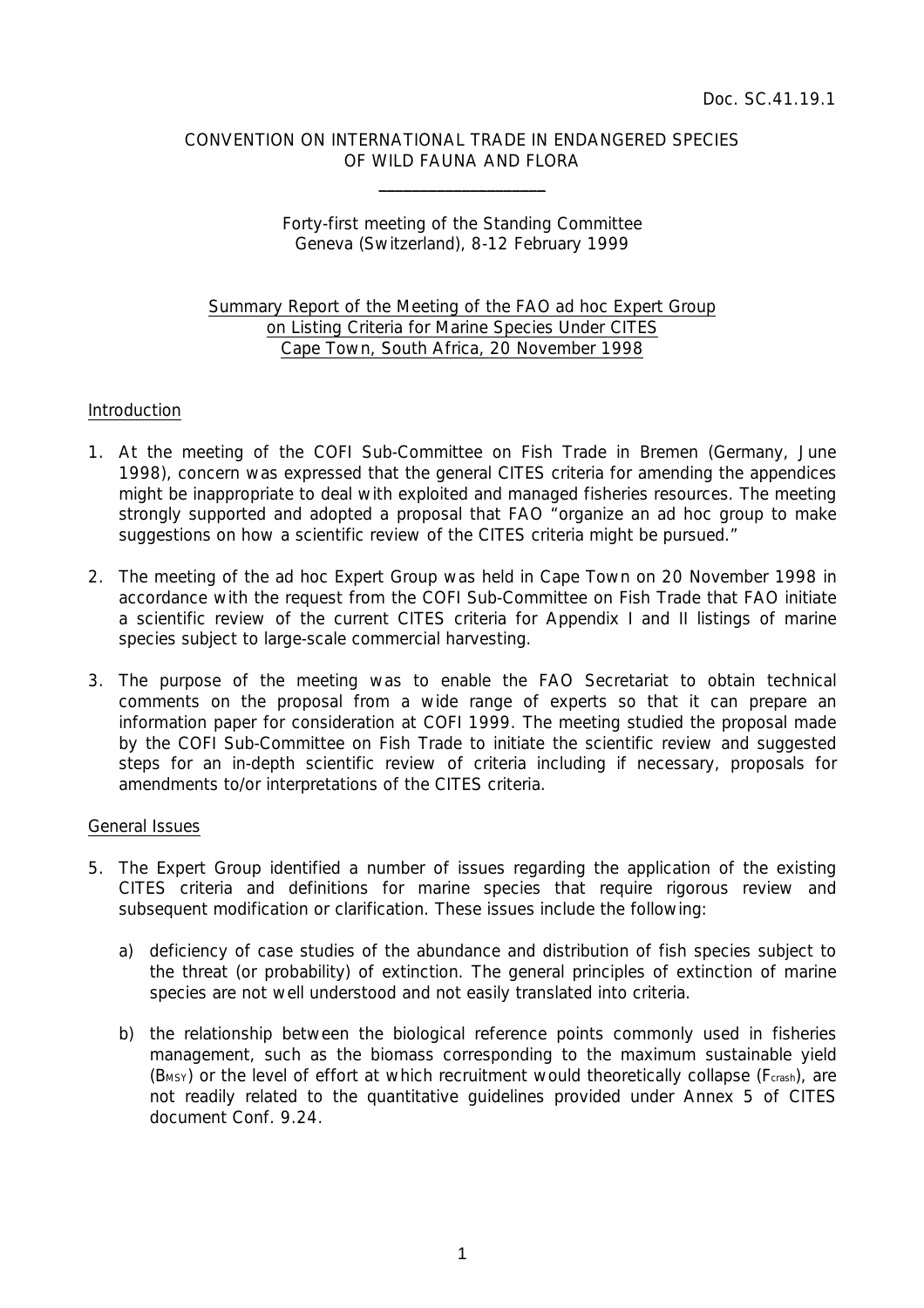### Scope of Possible Revised Guidelines

- 6. The original request from the COFI Sub-Committee on Fish Trade was for a review of the current CITES criteria in the context of marine species subject to large-scale commercial harvest. The Group considered that the wording may be inappropriate in that difficulties could be encountered in determining whether a fishery meets the "large-scale" criterion or whether artisanal fisheries were not to be covered. It was tentatively agreed that "large-scale" referred to fisheries resulting in substantial removals from the stock and includes all fisheries involving international trade.
- 7. While the original concern was essentially for marine resources and fisheries, it was agreed that the criteria to be applied in determining whether or not a species or stock was threatened by harvesting would be similar for marine fisheries and large inland water bodies (inland seas and lakes).

#### A Suggested Process for Revising the Criteria

- 8. It was recognized by the Group that a revision of the CITES criteria required substantial scientific input but that it would also require a political process in view of the possible implications for trade. It was agreed that the process, if undertaken by FAO, could be to review the CITES criteria and definitions in relation to their potential application to fished stocks and to develop specific definitions, criteria and interpretations. All issues identified above need to be addressed fully and more issues would most probably be identified including a scientific approach to determining the threat of extinction.
- 9. If accepted by COFI, this process would require:
	- a) an initial meeting of experts in exploited marine resources to consider and debate the topic and to draft modifications and additions to the existing CITES criteria. This may require the preparation of specific papers (e.g. for particular types of resources or technical issues such as the relation between overfishing and extinction);
	- b) consideration of the draft proposals by a meeting of government technical representatives, open to NGOs and IGO. Industry representatives should be included in governmental delegations, if not international NGOs. Finalization of proposals to be considered by COFI;
	- c) consideration of the final proposals by COFI;
	- d) if agreed by COFI, submission of the FAO proposals to CITES through the CITES Standing Committee.
- 10. The timing of this process would have to take account the following calendar of meetings of both COFI and CITES:
	- a) CITES Standing Committee will meet in February 1999, before COFI and will consider the issue. The formal position of CITES could be expressed at COFI.
	- b) COFI will meet in February 1999 and will consider the from the sub-committee that met in Bremen (Germany, June 1998), together with a supplement covering the proposals prepared by the Secretariat, taking into account the recommendations of the meeting of the *ad hoc* Expert Group in Cape Town (South Africa, November 1998). COFI will establish its position in relation to the issue of the CITES criteria;